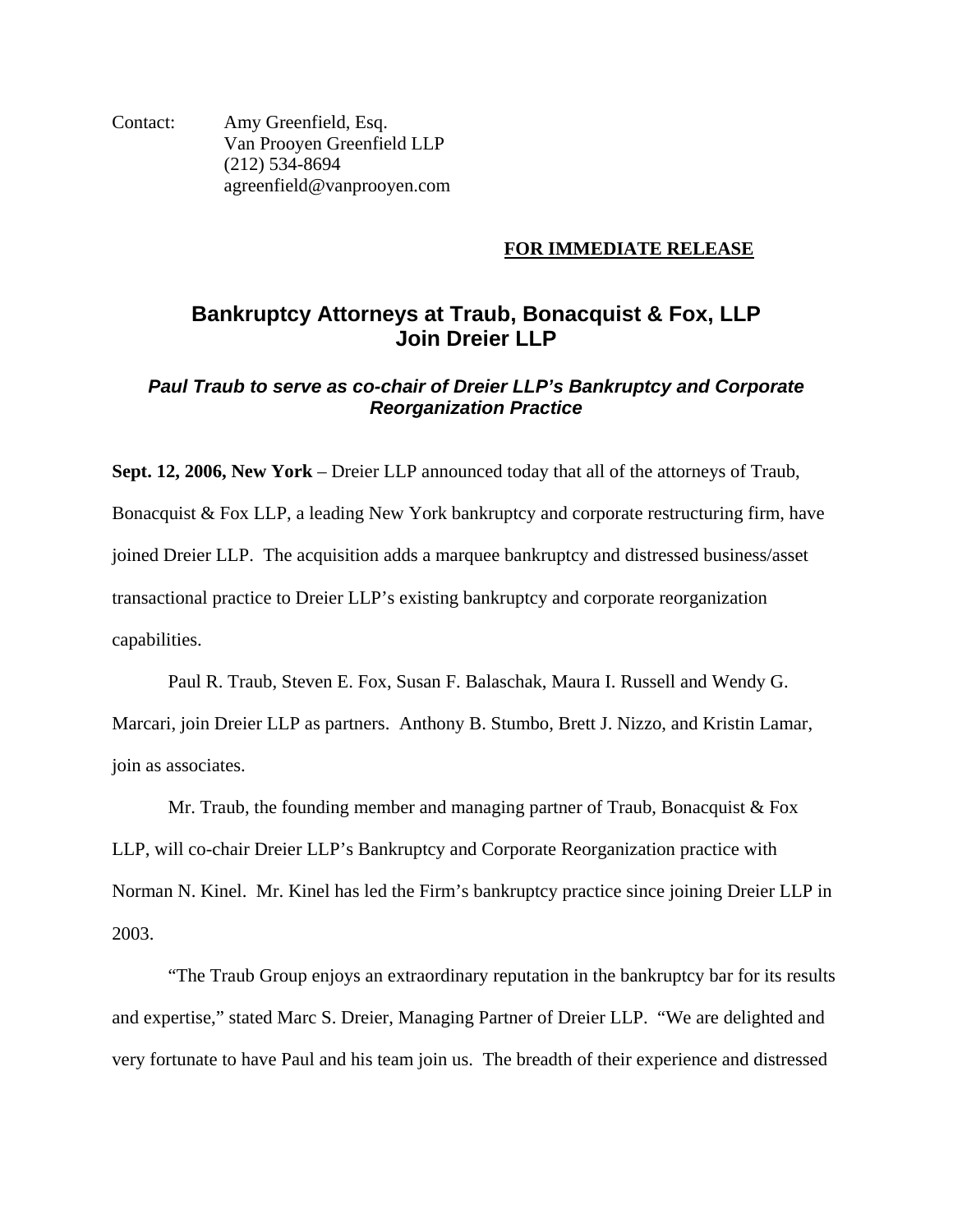business/asset transactional expertise is a great complement to our present capabilities in bankruptcy and reorganization."

"Joining Dreier LLP enables us to provide our clients with the resources, relationships and wide-ranging capabilities of a full service law firm," Mr. Traub stated. "We also share Marc Dreier's vision of a cutting edge, entrepreneurial firm that applies creative thinking to client issues."

Mr. Kinel stated that "the addition of Paul Traub and his colleagues is an exciting move forward for Dreier LLP. The combination of attorneys gives us a department of virtually unlimited ability to handle bankruptcy related representations of any size or complexity throughout the country."

The Traub Group focuses on insolvency and corporate restructuring, debtor and creditor rights, strategic asset acquisitions and dispositions, distressed financings, and bankruptcy-related litigation. Mr. Traub is a recognized leader in structuring and implementing strategic business and/or asset disposition transactions across a variety of industry lines. Members of the Group have performed transactional work in dozens of cases with sellers, purchasers, lenders and secured and unsecured creditors of financially troubled companies in non-judicial restructurings and Chapter 11 reorganizations throughout the United States and Canada.

Among other engagements, the Traub Group has represented strategic purchasers and sellers of assets in: joan & david (Chapter 11, New York, NY), Rhodes, Inc. (Chapter 11, Atlanta, GA), Quality Stores, Inc. (Chapter 11, Grand Rapids, MI), Bonus Stores, Inc. (Chapter 11, Wilmington, DE), Party America, Inc. (Chapter 11, Los Angeles, CA), Shoe Corporation of America, Inc. (Chapter 11, Columbus, OH), and WSS Media, Inc. (Minneapolis, MN). In addition, the Traub Group has been engaged for its distressed asset disposition expertise by secured creditors in

2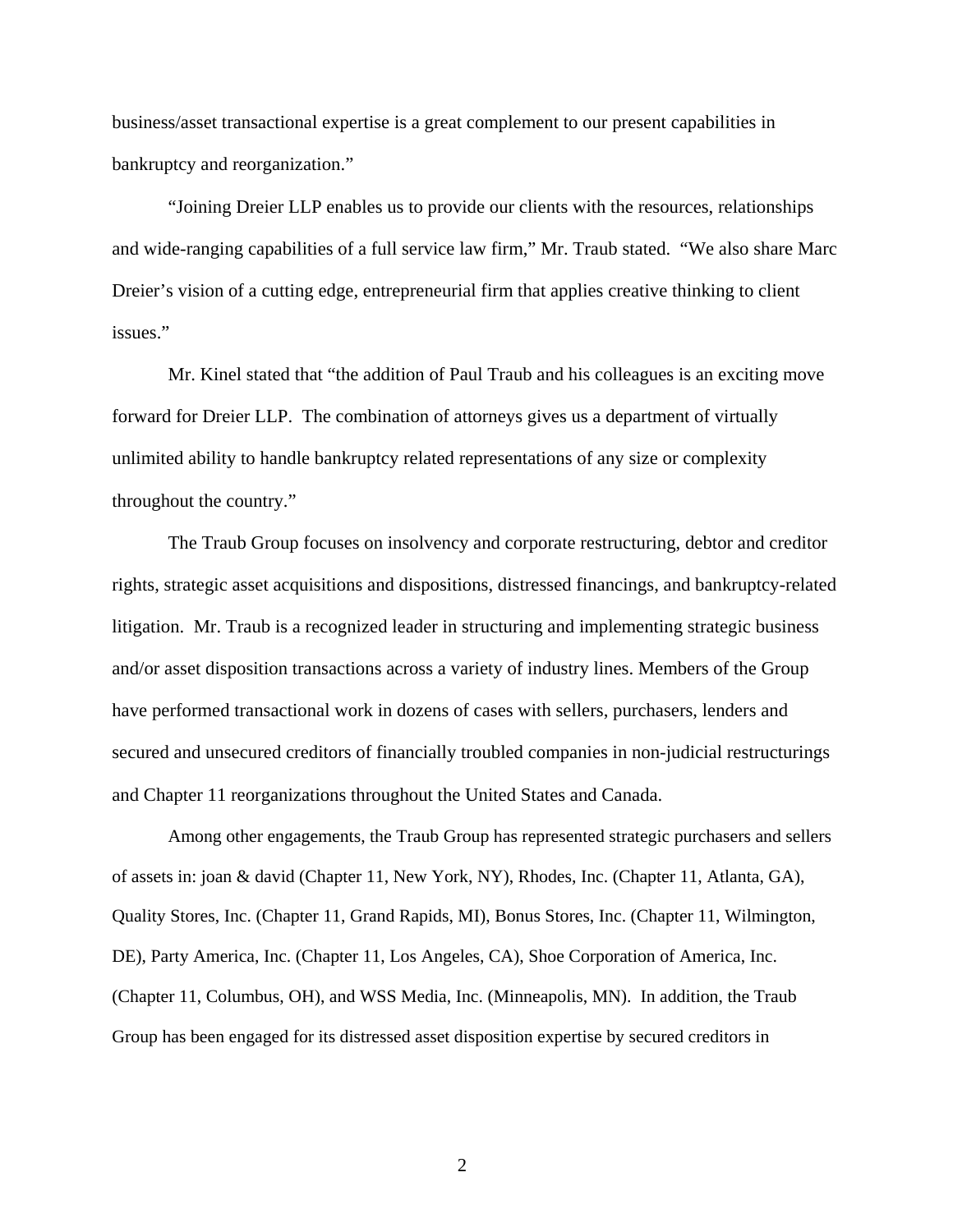Mastercraft Interiors, Ltd. (Chapter 11, Greenbelt, MD), Hechinger's Investment Company, Inc. (Chapter 11, Wilmington, DE), Gadzooks, Inc. (Chapter 11, Dallas, TX), among numerous others.

Members of the Group have served as lead counsel to official and unofficial creditors' committees, official equity committees, retiree committees, debtors and post-confirmation committees and trustees in complex Chapter 11 cases. They have been involved in bankruptcies and reorganizations in the retail, healthcare, manufacturing, distribution, utilities, telecommunications, technology, real estate, airline, and entertainment industries, among others. Representative matters include the representation of: official committees in Kmart Corporation (Chapter 11, Chicago, IL), FAO Schwarz, Inc. (Chapter 11, Wilmington, DE), Zany Brainy, Inc. (Chapter 11, Wilmington, DE), KB Toys, Inc. (Chapter 11, Wilmington, DE), Moltech Power Systems, Inc. (Chapter 11, Gainesville, FL); debtors in Le Gourmet Chef, Inc. (Chapter 11, Newark, NJ), Jacobson Stores Inc. (Chapter 11, Detroit, MI), TW, Inc., f/k/a Nobody Beats the Wiz, Inc. (Chapter 11, Wilmington, DE), Chaffin Acquisition Corp., d/b/a Gibson's Discount Stores (Dodge City, KS), and JumboSports, Inc. (Chapter 11, Tampa, FL); and secured creditors in Goody's Family Clothing, Inc. (Knoxville, TN), Mastercraft Interiors, Ltd. (Chapter 11, Greenbelt, MD), Hechinger's Investment Company, Inc. (Chapter 11, Wilmington, DE), and Bag 'n Baggage, Ltd. (Chapter 11, Dallas, TX).

#### **Background on The Traub Group Attorneys**

#### Paul Traub

In addition to Mr. Traub's experience as a recognized leader in structuring and implementing strategic business and/or asset disposition transactions across a variety of industry lines, and for his expertise in insolvency and corporate restructuring, debtor and creditor rights, distressed financings, and bankruptcy-related litigation, Mr. Traub is also a founding principal of Asset Disposition Advisors, LLC ("ADA"). Formed in 2001, ADA is a nationally recognized and respected strategic consulting firm, providing strategic asset acquisition and disposition advice and guidance to companies in distress, official and unofficial creditors' committees, lenders, asset and enterprise purchasers, and asset disposition specialists. ADA is well known for successfully undertaking and completing difficult and complex strategic asset disposition and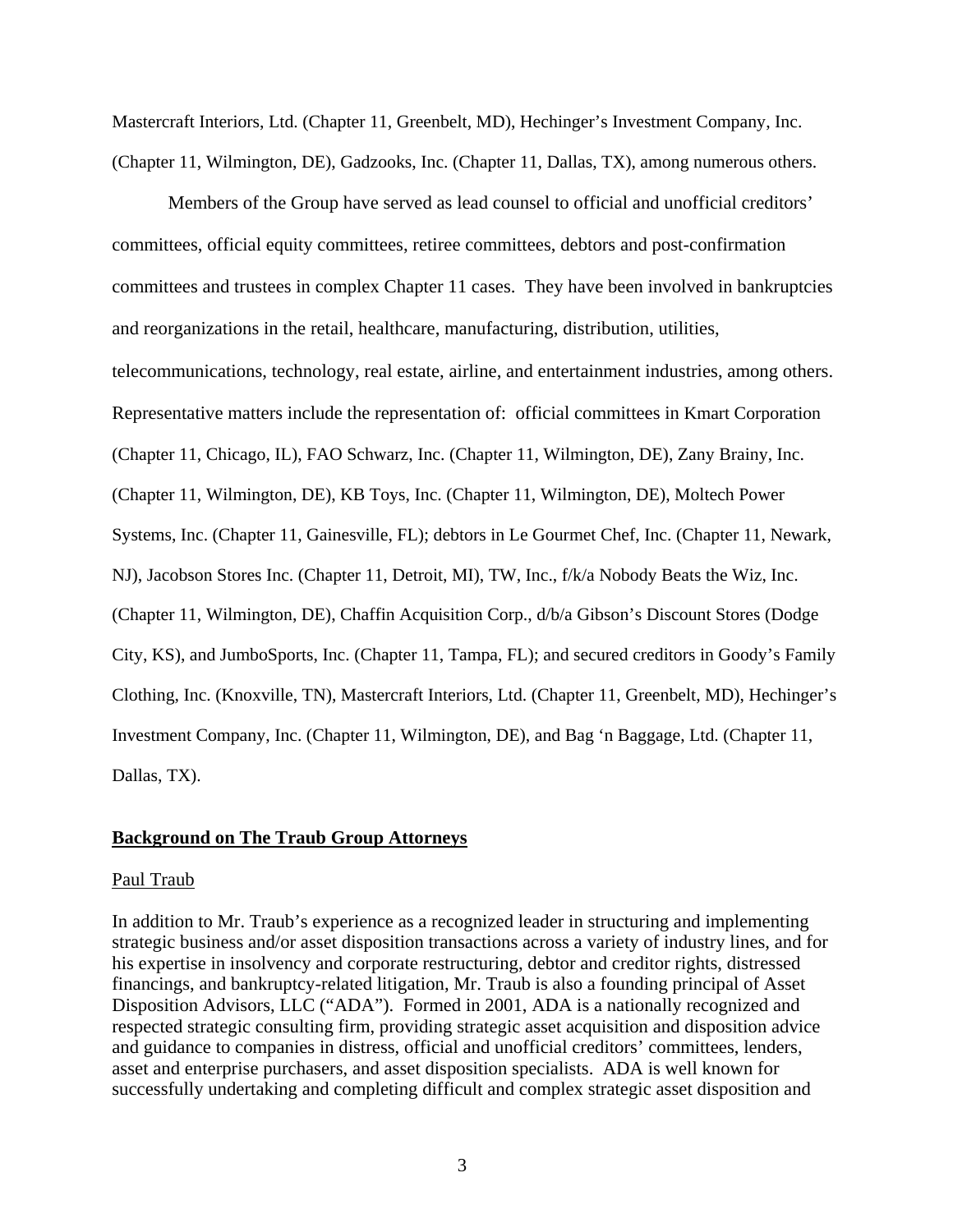acquisition transactions. Mr. Traub is a member of the American Bar Association (section on Insolvency and Litigation), American Bankruptcy Institute, Association of Banking and Commercial Law Firms, Commercial Finance Association, Commercial Law League of America (Bankruptcy and Insolvency Section), New York State Trial Lawyers Association and Turnaround Management Association. He has authored several articles and is a frequent speaker on bankruptcy issues. He is a member of the Bar of the State of New York and is admitted to practice before the U.S. District Courts for the Southern, Eastern and Western Districts of New York, the Eastern District of Wisconsin and the Northern District of Illinois and the U.S. Court of Appeals for the Second Circuit. Mr. Traub received a J.D. from Golden Gate University School of Law in 1977 and a B.A. from the State University of New York at Buffalo in 1973.

#### Steven E. Fox

Mr. Fox is an expert in structuring and implementing strategic business and/or asset disposition transactions across a variety of industry lines, and in insolvency and corporate restructuring, debtor and creditor rights, distressed financings, and bankruptcy-related litigation. Mr. Fox also serves as a senior consultant of ADA. He is a member of the American Bar Association, the American Bankruptcy Institute, the Association of the Bar of the City of New York (Committee on Bankruptcy and Corporate Reorganization) and the Turnaround Management Association. He co-authored "Successor Liability In Distressed Asset Sales: Is the Safe Harbor Afforded by Section 363(f) Not So Safe Anymore?" in *Bankruptcy Strategist.* Mr. Fox is a member of the Bar of the State of New York and is admitted to practice before the U.S. District Courts for the Southern and Eastern Districts of New York, the Northern District of Illinois, the Southern District of Ohio and the Southern District of Michigan and the U.S. Court of Appeals for the Second Circuit. He received a B.B.A. from the University of Wisconsin-Madison in 1983 and a J.D. from Brooklyn Law School in 1986.

#### Susan F. Balaschak

Ms. Balaschak has expertise in all aspects of creditors' rights, turnarounds and workouts and business counseling. She has served as counsel to numerous unofficial and official committees and has extensive experience in corporate reorganization, secured and unsecured transaction and bankruptcy related litigation. She previously served as a law clerk to Hon. Prudence Carter Beatty, U.S. Bankruptcy Judge for the Southern District of New York. She has authored several articles and has prepared and presented creditors' rights educational material at meetings of national credit organizations, regional credit organizations and continuing legal education programs. Ms. Balaschak received a B.A. from John Jay College of Criminal Justice of the City University of New York in 1979 and a J.D. from Benjamin N. Cardozo School of Law in 1985, where she was a Samuel Belkin Scholar and a member of the *Cardozo Law Review.* She is a member of the Bar of the States of New York and Texas and is admitted to practice before the U.S. Supreme Court, U.S. District Courts for the Southern and Eastern Districts of New York, the Eastern District of Wisconsin, the Northern District of Texas and the Northern District of Illinois, Eastern Division. She is a member of the Turnaround Management Association, where she is the chair of the public relations subcommittee and a member of the TMAssist public service program to help businesses in the Gulf Coast affected by Hurricane Katrina. She is also a member of the New York State Bar Association, the Texas State Bar Association, the American Bankruptcy Institute, and the International Women's Insolvency and Restructuring Confederation.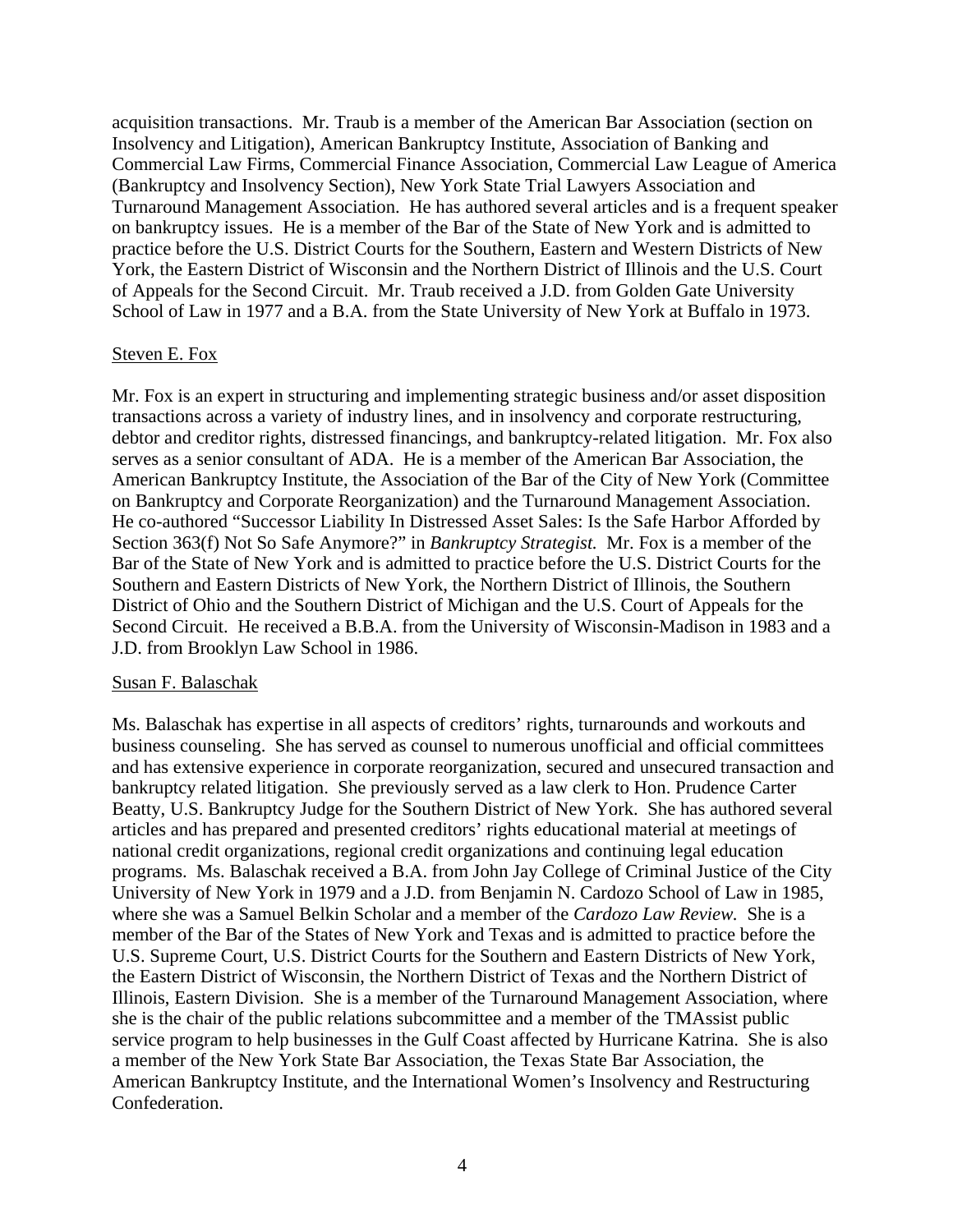# Maura I. Russell

Ms. Russell has expertise in insolvency and corporate restructuring, strategic asset acquisitions and dispositions, distressed financings, general business law and commercial litigation. Her practice emphasizes creditor's rights in bankruptcy proceedings, representation of official and unofficial creditors' committees, business counseling, contract negotiations and secured transactions. In addition, Ms. Russell is expert in the field of trading of claims in most of the significant chapter 11 cases pending throughout the country. Ms. Russell also serves as a senior consultant of ADA. She is a member of the Bar of the State of New York and is admitted to practice before the U.S. District Courts for the Southern and Eastern Districts of New York and the Eastern District of Michigan. Ms. Russell is also a member of the American Bar Association, the American Bankruptcy Institute and the Turnaround Management Association. She received a B.A., *magna cum laude,* from St. John's University in 1990 and a J.D. from St. John's University School of Law in 1993.

# Wendy G. Marcari

Ms. Marcari has served as counsel to official and unofficial creditors' committees, debtors in complex Chapter 11 cases and liquidation trustees, and has represented plaintiffs and defendants in numerous adversary proceedings. She is a member of the Bar of the States of New York and New Jersey and is admitted to practice before the U.S. District Courts for the Southern and Eastern Districts of New York, the District of New Jersey and the Northern District of Illinois. Ms. Marcari is a member of the American Bar Association, the American Bankruptcy Institute, the New York State Bar Association and the New York Institute of Credit. She received a B.A., *cum laude,* from the State University of New York at Albany in 1990 and a J.D., *cum laude*, from Boston University School of Law in 1993.

## Anthony B. Stumbo

Mr. Stumbo's practice focuses on strategic asset acquisitions and dispositions, general business law, vendor finance agreements, corporate restructuring, distressed financings, business counseling, contract negotiations, secured transactions, commercial litigation, debtor and committee representations in Chapter 11 cases, securities offerings and regulatory and compliance issues. Mr. Stumbo is a member of the Bar of the State of New York and is admitted to practice before the U.S. District Court for the Southern and Eastern Districts of New York. He is a member of the American Bar Association, the American Bankruptcy Institute, the New York County Lawyers Association and the New York State Bar Association. He received a B.A., *magna cum laude*, from New York University in 1997 where he was elected *Phi Beta Kappa.* He received a J.D. from Fordham University School of Law in 2000, where he was an associate editor of the *Fordham Environmental Law Journal.* 

## Brett Nizzo

Mr. Nizzo's practice focuses on insolvency and corporate restructuring, distressed financings, business counseling, contract negotiations, commercial litigation, and debtor and committee representations in complex Chapter 11 cases. He is a member of the Bar of the State of New York and is admitted to practice before the U.S. District Courts for the Southern and Eastern